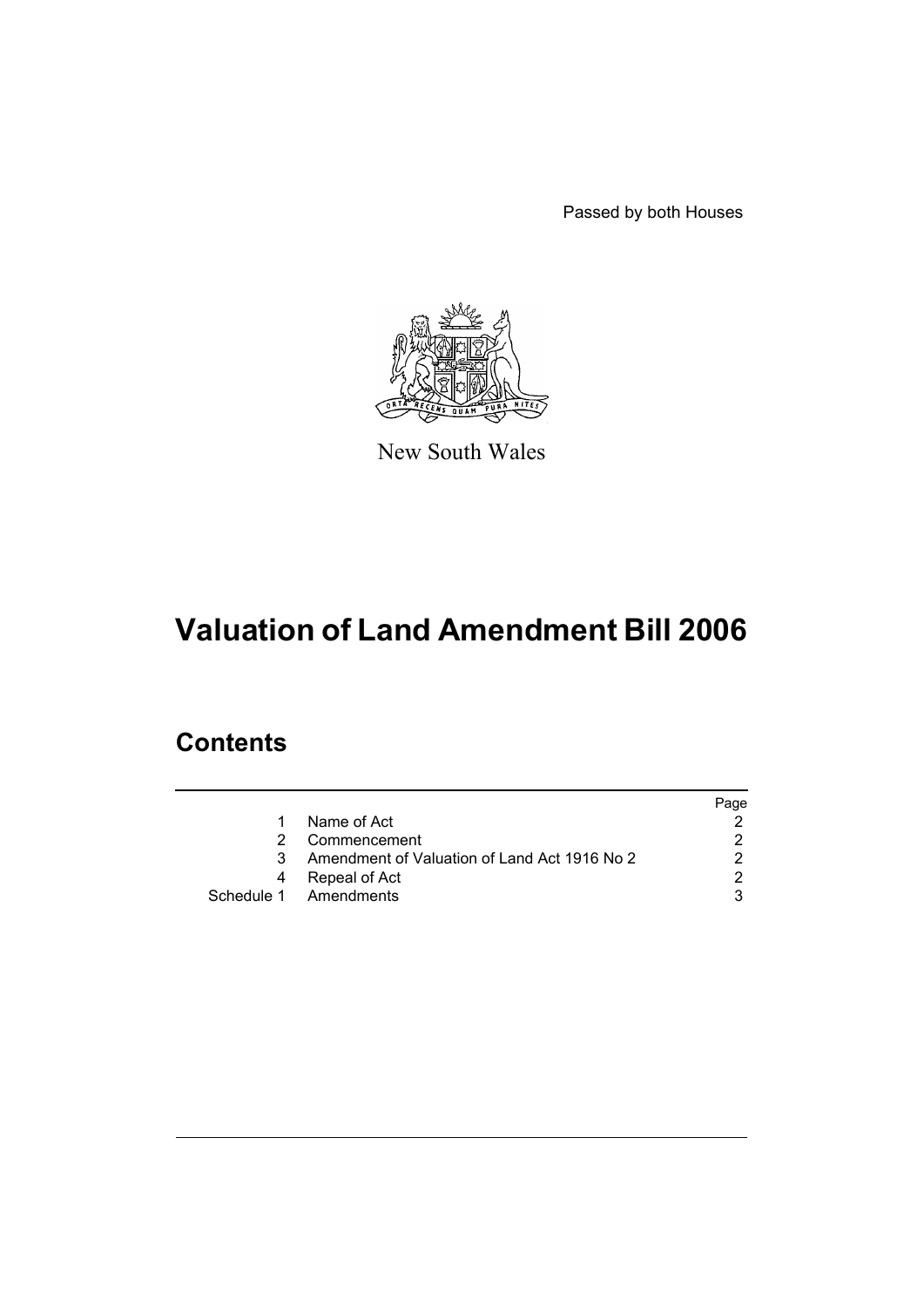*I certify that this PUBLIC BILL, which originated in the LEGISLATIVE ASSEMBLY, has finally passed the LEGISLATIVE COUNCIL and the LEGISLATIVE ASSEMBLY of NEW SOUTH WALES.*

> *Clerk of the Legislative Assembly. Legislative Assembly, Sydney, , 2006*



New South Wales

## **Valuation of Land Amendment Bill 2006**

Act No , 2006

An Act to amend the *Valuation of Land Act 1916* so as to make further provision with respect to valuations under that Act; and for other purposes.

*I have examined this Bill, and find it to correspond in all respects with the Bill as finally passed by both Houses.*

*Chairman of Committees of the Legislative Assembly.*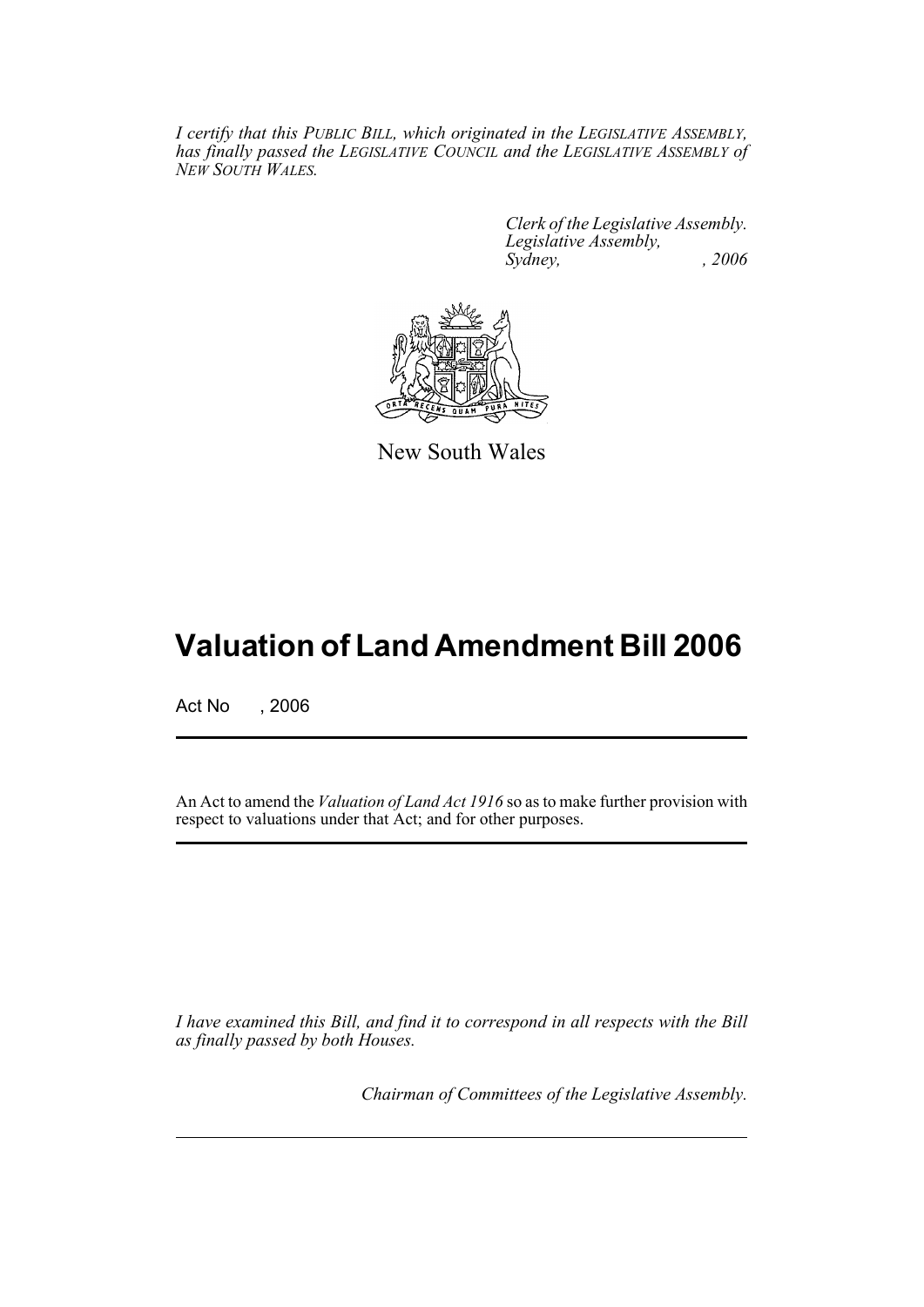## **The Legislature of New South Wales enacts:**

## **1 Name of Act**

This Act is the *Valuation of Land Amendment Act 2006*.

## **2 Commencement**

This Act commences on a day or days to be appointed by proclamation.

## **3 Amendment of Valuation of Land Act 1916 No 2**

The *Valuation of Land Act 1916* is amended as set out in Schedule 1.

## **4 Repeal of Act**

- (1) This Act is repealed on the day following the day on which all of the provisions of this Act have commenced.
- (2) The repeal of this Act does not, because of the operation of section 30 of the *Interpretation Act 1987*, affect any amendment made by this Act.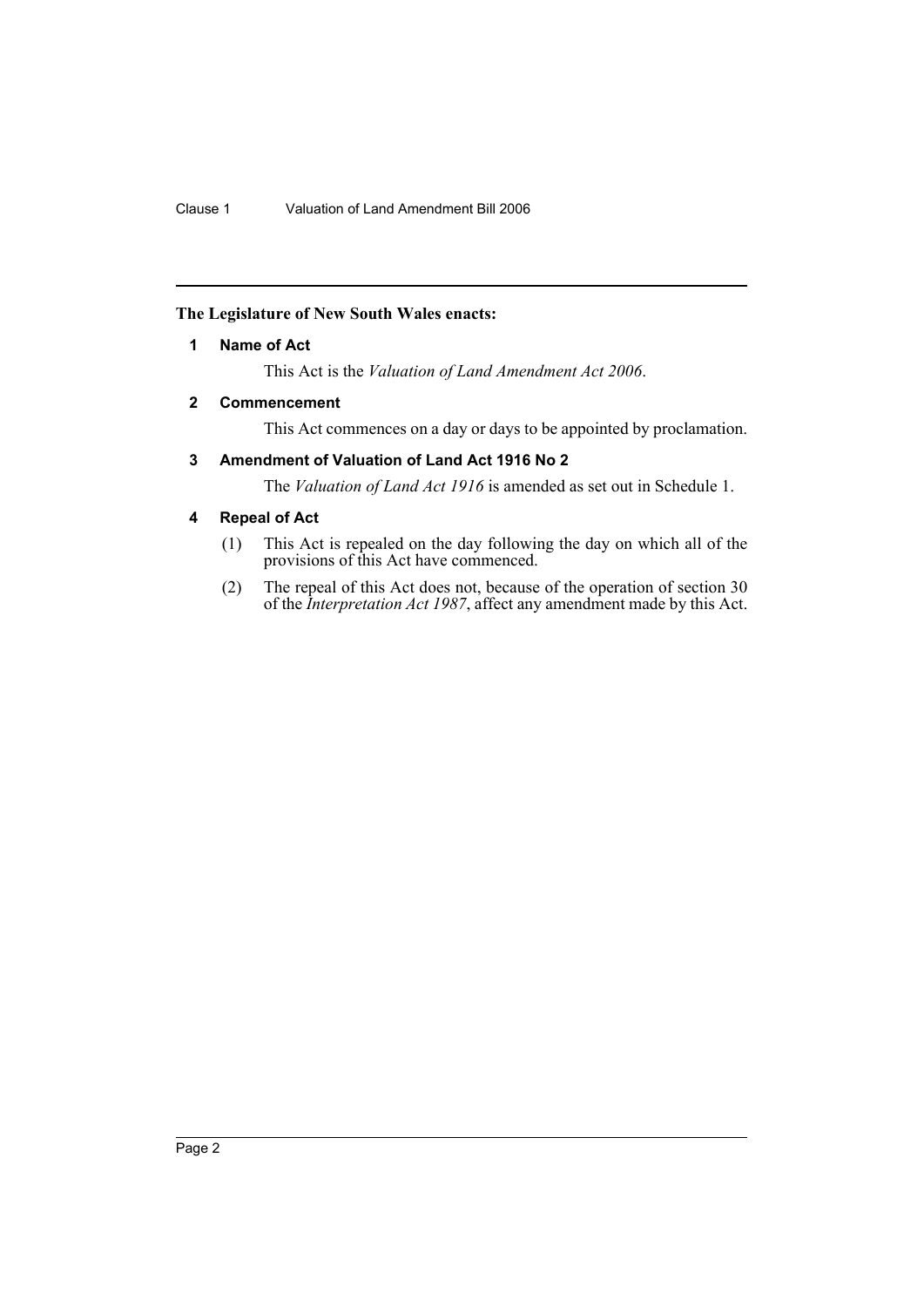Amendments **Amendments** Schedule 1

## **Schedule 1 Amendments**

(Section 3)

#### **[1] Section 14A Valuer-General to ascertain land values**

Omit section 14A (2) and (3). Insert instead:

- (2) The Valuer-General may at any time value any parcel of land, either on his or her own initiative or:
	- (a) in the case of lands of the Crown, on the application of the public authority by or on whose behalf the land is held, or
	- (b) in the case of land within the Western Division (including land referred to in paragraph (a)), on the application of the Western Lands Commissioner, or
	- (c) in the case of land within the area of a rating or taxing authority (including land referred to in paragraph (a) or (b)), on the application of that authority.

#### **[2] Section 14D Protected archaeological areas, wildlife districts, wildlife refuges and game reserves**

Omit "or a conservation agreement under Division 7 of Part 4 of that Act," from section 14D (1).

#### **[3] Section 14I Valuing Crown lease restricted land**

Omit section 14I (2). Insert instead:

- (2) Land is *Crown lease restricted* if it is subject to any of the following:
	- (a) a lease or licence, or a permit to enclose a road or watercourse, granted under Part 4 of the *Crown Lands Act 1989*,
	- (b) an incomplete purchase or permissive occupancy, or a perpetual lease, special lease or term lease, within the meaning of the *Crown Lands (Continued Tenures) Act 1989*,
	- (c) a lease under the *Forestry Act 1916*,
	- (d) in the case of lands of the Crown, a lease of a class or description prescribed by the regulations.

#### **[4] Section 14K Assumption as to physical condition and manner of use of land**

Omit "any other land" wherever occurring in section  $14K(1)$  (b) and (2) (b). Insert instead "the land, and any other land,".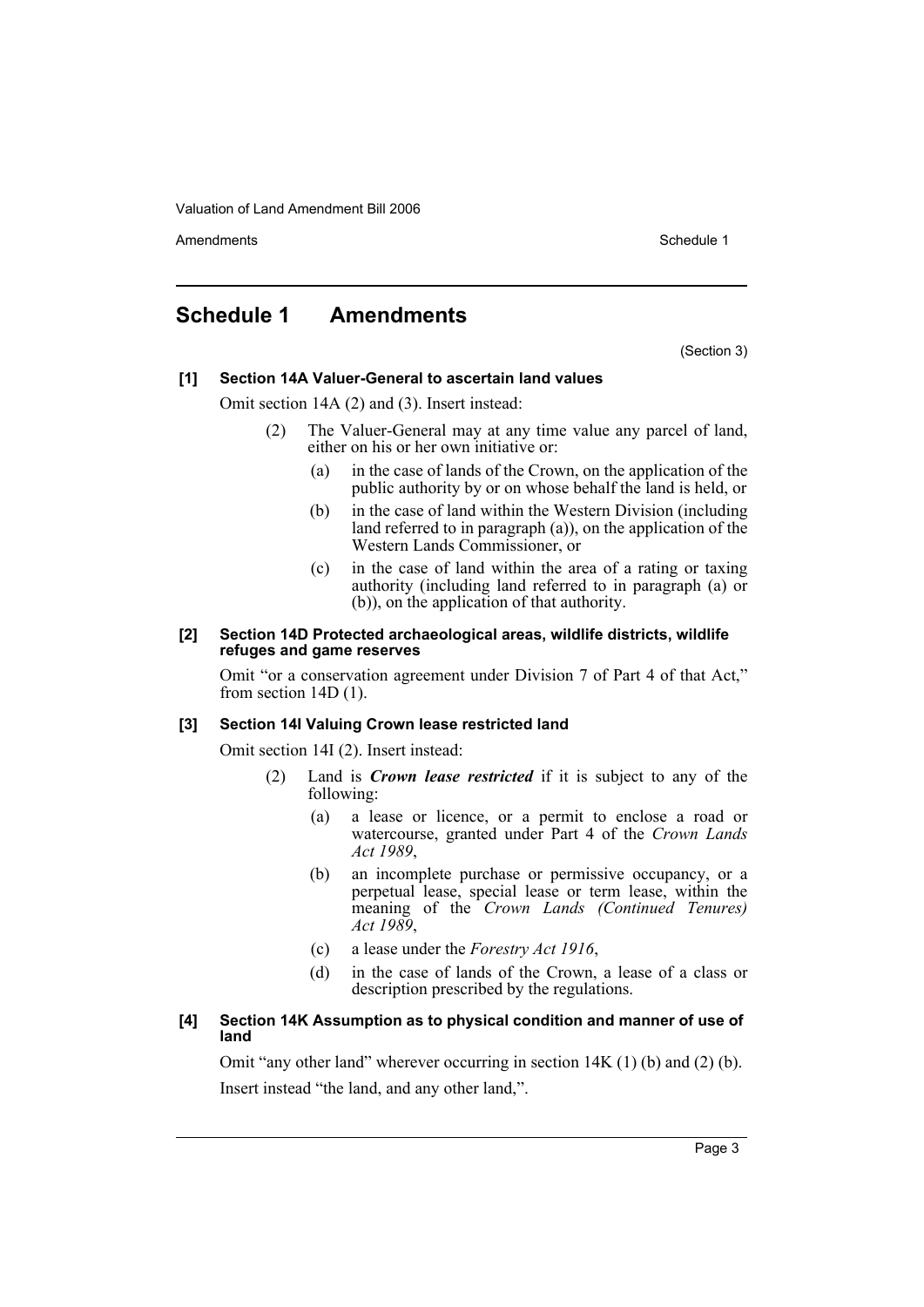Schedule 1 Amendments

#### **[5] Section 14M**

Omit the section. Insert instead:

#### **14M Exclusion of allowances in certain circumstances**

- (1) For the purposes of the *Land Tax Management Act 1956*, the land value of a parcel of land is taken not to include an allowance for profitable expenditure in respect of any land tax year:
	- (a) if the owner of the land was not the owner of the land when the profitable expenditure was incurred, or
	- (b) if the profitable expenditure was incurred by an occupier or lessee of the land, and the occupancy or lease has been transferred or surrendered or has expired since that expenditure was incurred, or
	- (c) in the case of land zoned or otherwise designated for use for any purpose (other than rural or non-urban purposes) under a planning instrument, if any building or structure has been erected or any works have been carried out on the land, or
	- (d) if the profitable expenditure was incurred more than 15 years before the date by reference to which the land value is being determined, or
	- (e) if, as at 31 December before the beginning of that year, the parcel of land was no longer owned by the person by whom the profitable expenditure was incurred,

and land tax under that Act is to be assessed and levied accordingly.

- (2) For the purposes of the *Local Government Act 1993*, the land value of a parcel of land is taken not to include an allowance for profitable expenditure in respect of any rating year:
	- (a) if the owner of the land was not the owner of the land when the profitable expenditure was incurred, or
	- (b) if the profitable expenditure was incurred by an occupier or lessee of the land, and the occupancy or lease has been transferred or surrendered or has expired since that expenditure was incurred, or
	- (c) in the case of land zoned or otherwise designated for use for any purpose (other than rural or non-urban purposes) under a planning instrument, if any building or structure has been erected or any works have been carried out on the land, or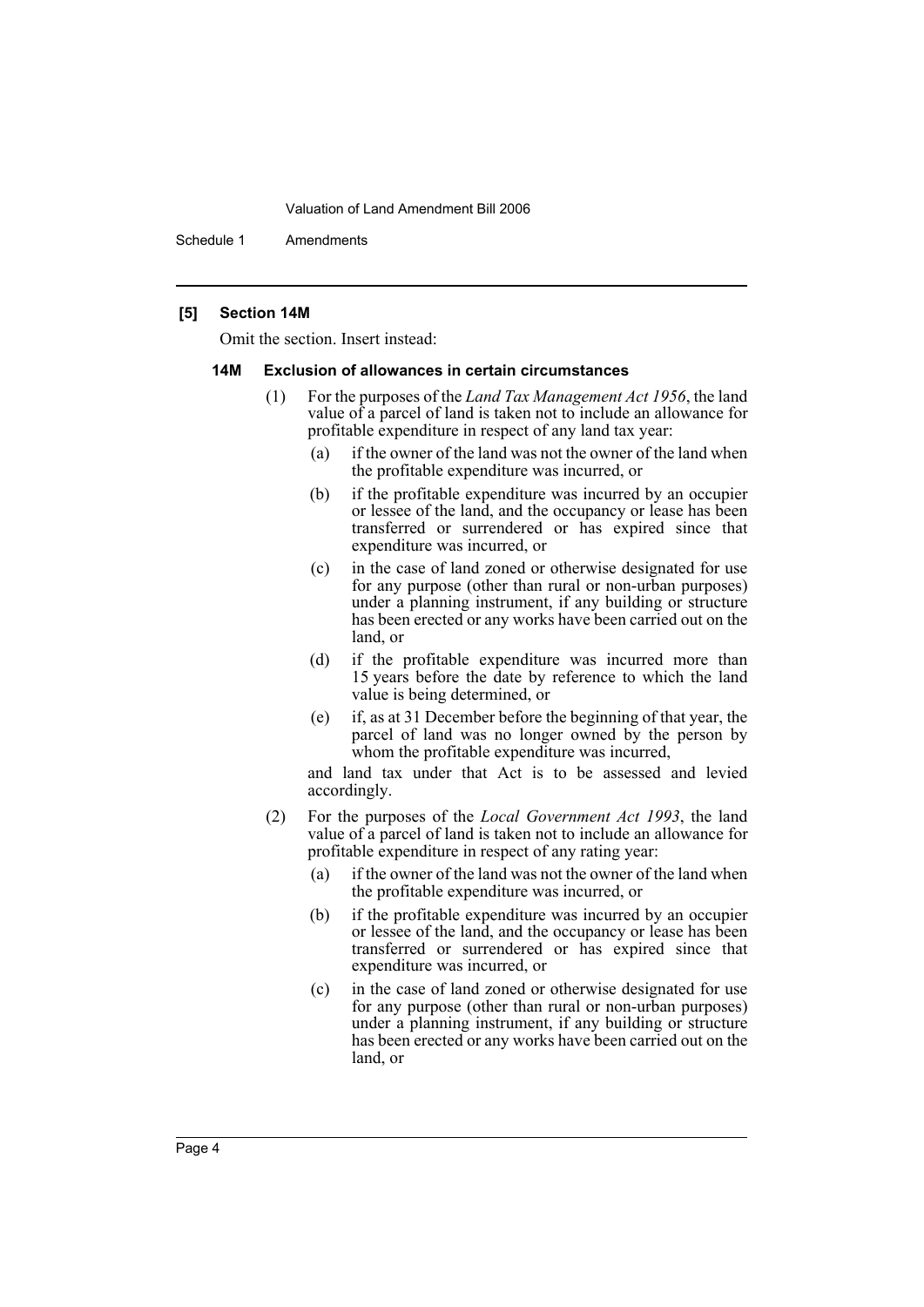Amendments **Amendments** Schedule 1

- (d) if the profitable expenditure was incurred more than 15 years before the date by reference to which the land value is being determined, or
- (e) if, as at 30 June before the beginning of that year, the parcel of land was no longer owned by the person by whom the profitable expenditure was incurred,

and rates and charges under that Act are to be assessed and levied accordingly.

#### **[6] Section 14S**

Omit the section. Insert instead:

#### **14S Definition of "subdivider"**

In this Division, *subdivider*, in relation to a lot in a deposited plan, means:

- (a) the person who, either alone or with any other person, owned the whole of the land comprising the lots in the plan immediately before registration of the plan, or
- (b) if, immediately before registration of the plan, the land referred to in paragraph (a) comprised two or more parcels, any person who, either alone or with any other person, owned the whole of the land comprising any one or more of those parcels.

#### **[7] Section 14V Exclusion of subdivision allowances in certain circumstances**

Insert at the end of section  $14V(1)(b)$ :

or

(c) if, as at 31 December before the beginning of that year, the parcel of land was no longer owned by the subdivider,

#### **[8] Section 14V (2) (c)**

Insert at the end of section 14V (2) (b):

or

(c) if, as at 30 June before the beginning of that year, the parcel of land was no longer owned by the subdivider,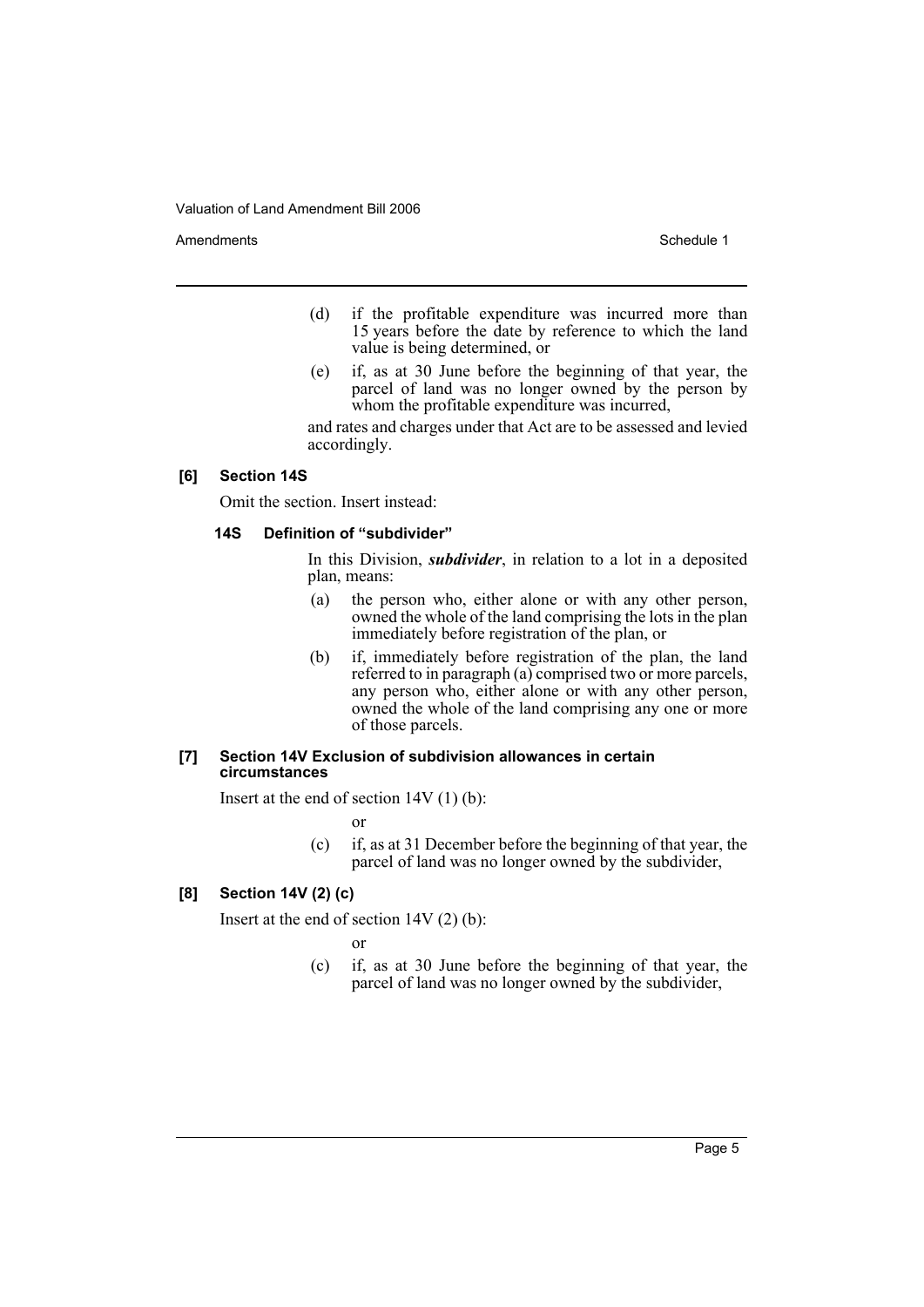Schedule 1 Amendments

#### **[9] Sections 28 and 28A**

Omit the sections. Insert instead:

#### **28 Land or stratum in two or more districts**

- (1) If different parts of any land or stratum in respect of which one valuation would otherwise be made under this Act are situated in different districts, the value of the land or stratum is to be apportioned so as to show the value of each part.
- (2) The value of each part is to bear the same proportion to the value of the whole as the area of each part bears to the area of the whole.

#### **28A Land of which part only is ratable or taxable**

If land in respect of which one valuation would otherwise be made under this Act is ratable or taxable as to part only, the part that is ratable or taxable is to be separately valued.

#### **[10] Section 29 Notice of valuations to owner**

Omit "within such time as is stated in such notice" from section 29 (3A).

#### **[11] Section 29 (3B)**

Omit the subsection. Insert instead:

- (3B) A person who objects to a valuation must notify each other person to whom notice of the valuation is required to be given under subsection (1):
	- (a) of the fact that he or she has made such an objection, and
	- (b) of the reasons for which he or she has made the objection.

#### **[12] Section 58F Land rating factors—certain classes of lease from the Crown**

Omit the section.

#### **[13] Section 76 Copies of entries to be supplied**

Insert before section 76 (2):

(1) The Valuer-General may supply information as to valuations to any public authority (including any Government department) in the manner and to the extent and on the terms mutually agreed upon between the Valuer-General and the public authority or Department Head.